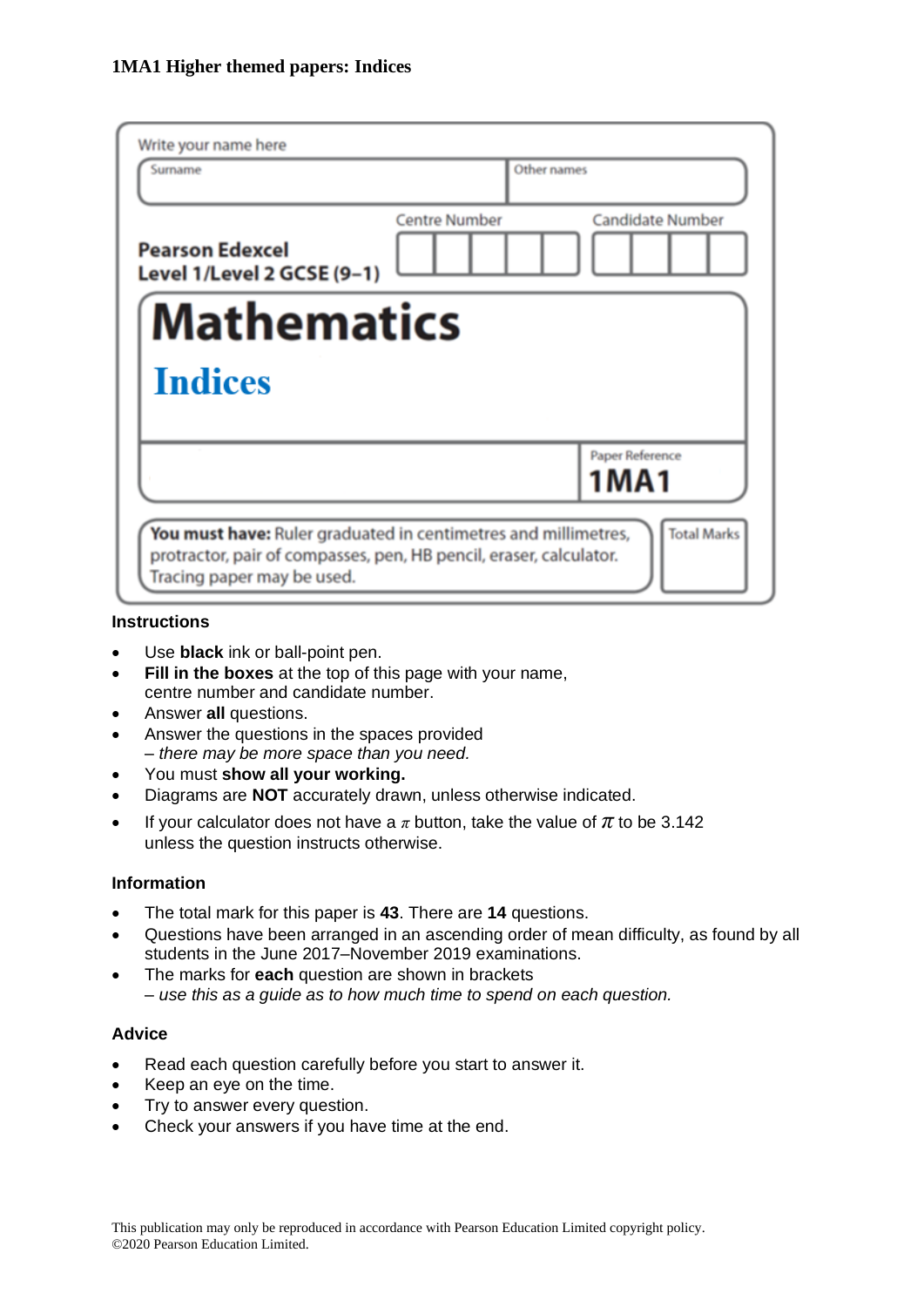

(*c*) Write down the value of  $3^{-2}$ 

(*b*) Write down the value of 12<sup>0</sup>

....................................................... **(1)**

.......................................................

**(2)**

....................................................... **(1)**

**(Total for Question 1 is 4 marks)**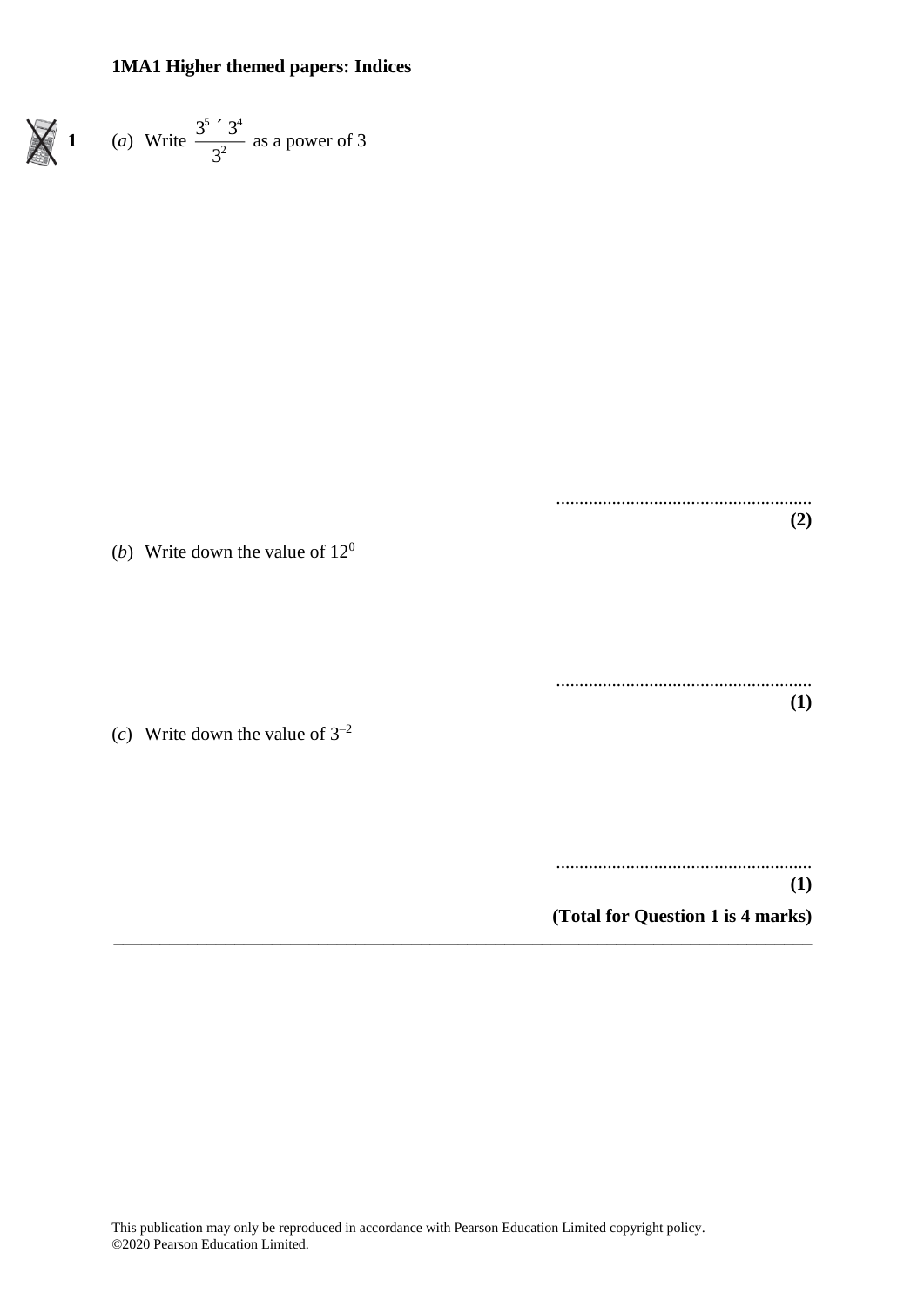

....................................................... **(1)**

(*b*) Simplify  $12x^7y^3 \div 6x^3y$ 

....................................................... **(2) (Total for Question 2 is 3 marks)**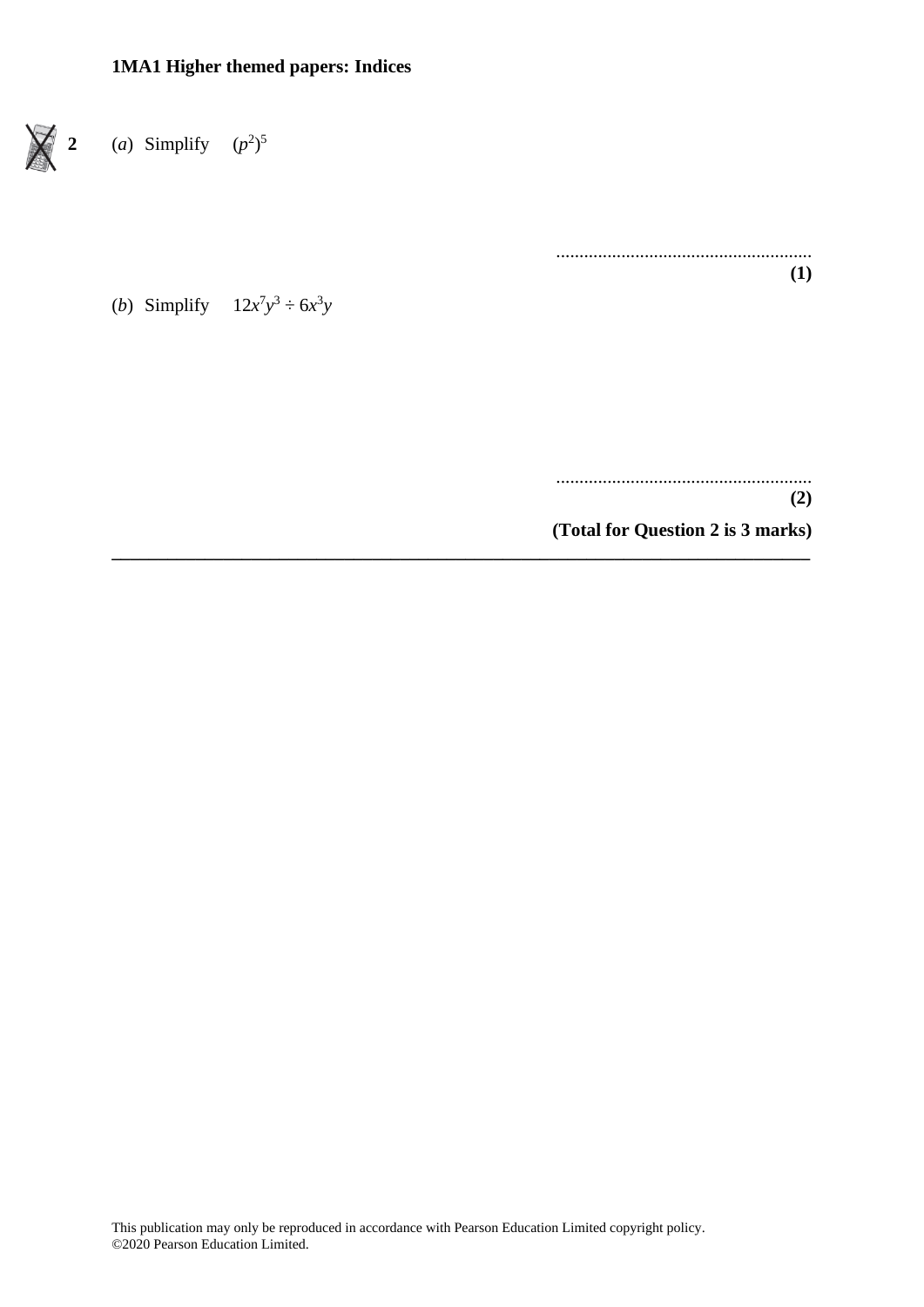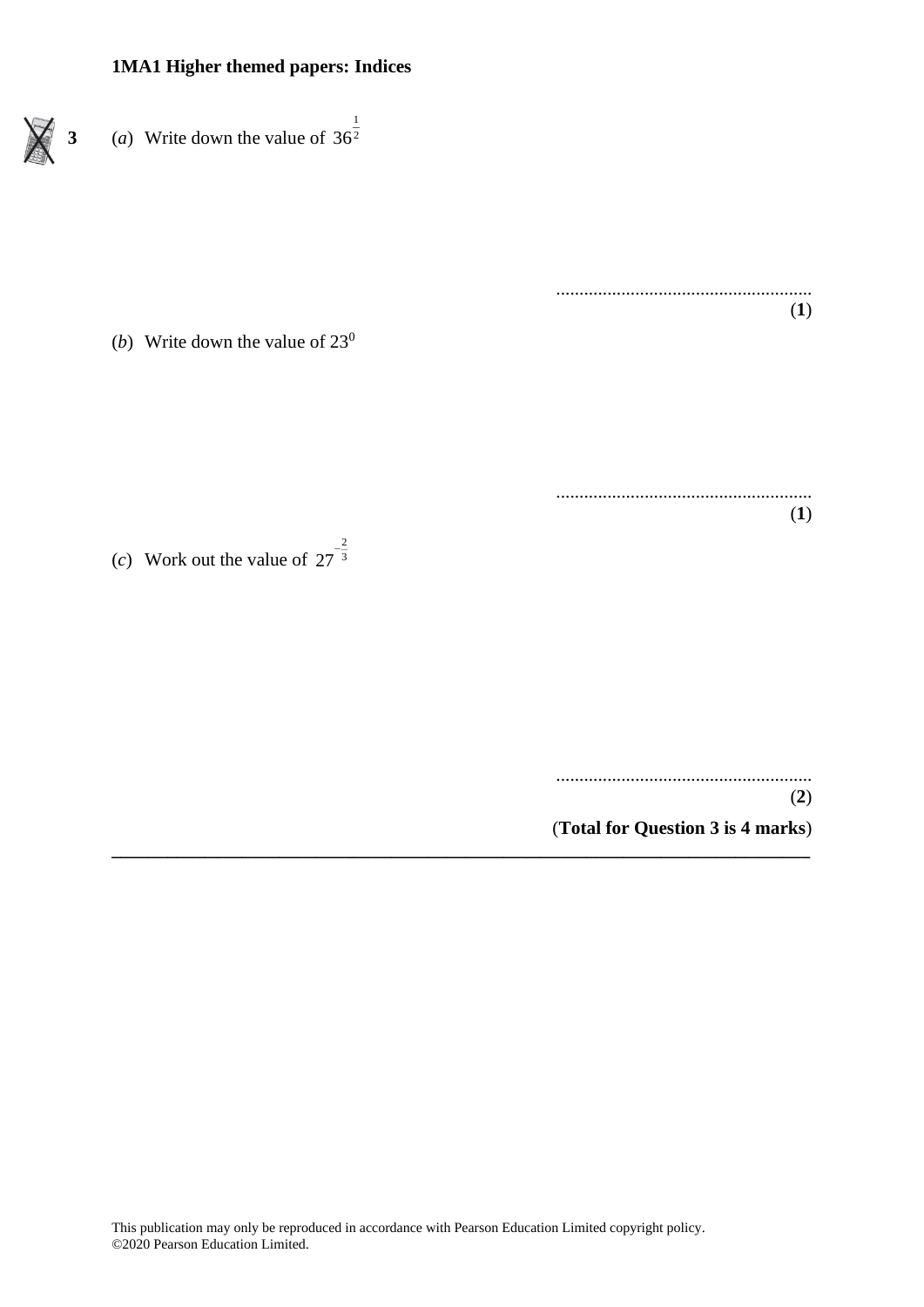This publication may only be reproduced in accordance with Pearson Education Limited copyright policy. ©2020 Pearson Education Limited.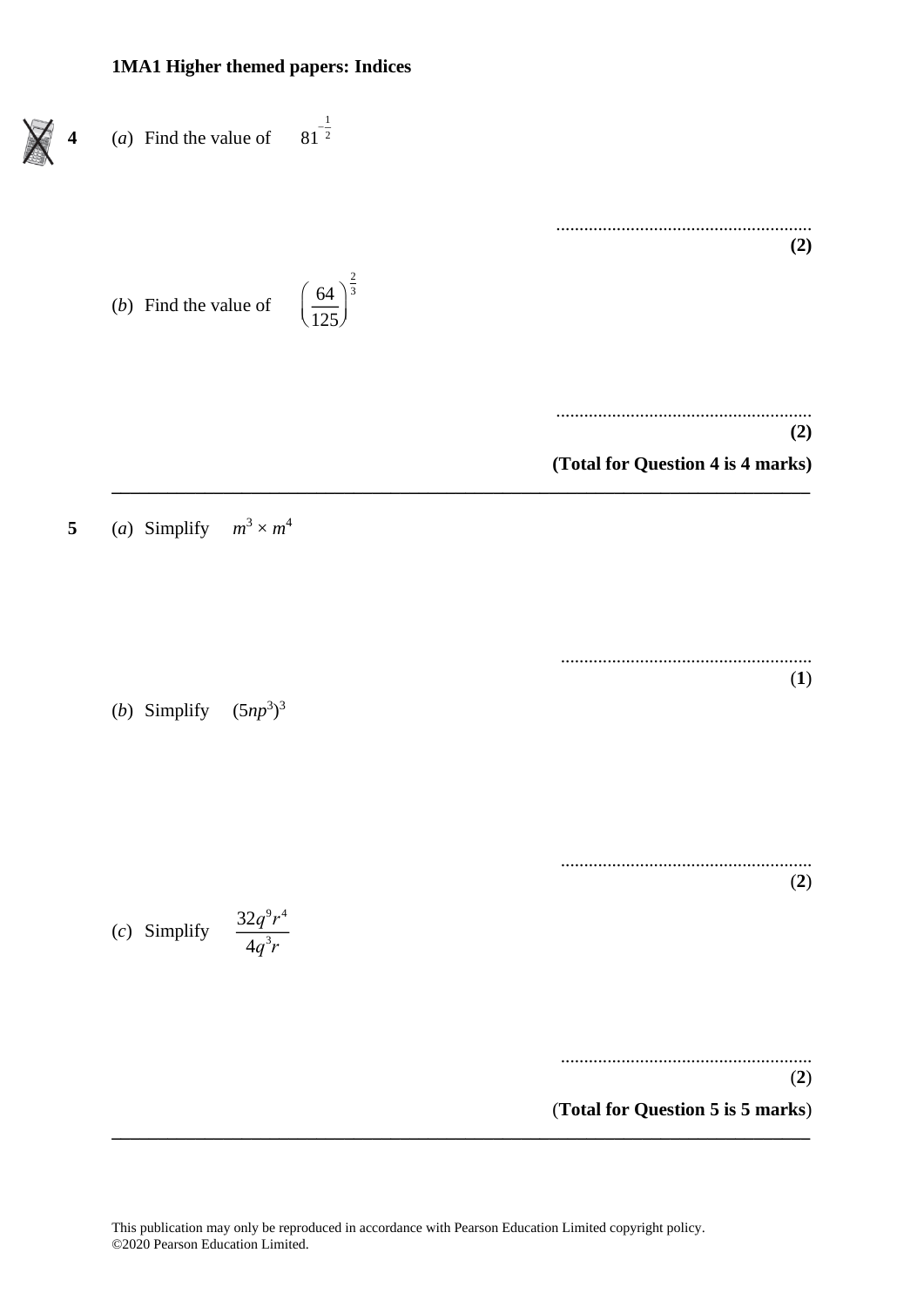| 6              | $3^{7}$ $3^{-2}$<br>Work out the value of                                                                                                                         |                                   |
|----------------|-------------------------------------------------------------------------------------------------------------------------------------------------------------------|-----------------------------------|
|                |                                                                                                                                                                   |                                   |
|                |                                                                                                                                                                   | (Total for Question 6 is 2 marks) |
| $\overline{7}$ | $64^{\frac{1}{4}}$<br>Patrick has to work out the exact value of<br>Patrick says,<br>" $\frac{1}{4}$ of 64 is 16 so 64 <sup><math>\frac{1}{4}</math></sup> = 16 " |                                   |
|                | Explain what is wrong with what Patrick says.                                                                                                                     |                                   |
|                |                                                                                                                                                                   | (Total for Question 7 is 1 mark)  |
| 8              | 1<br>(a) Write down the value of $100^{\frac{1}{2}}$                                                                                                              |                                   |
|                | 2<br>( <i>b</i> ) Find the value of $125^{\overline{3}}$                                                                                                          | (1)                               |
|                |                                                                                                                                                                   | (2)                               |
|                |                                                                                                                                                                   | (Total for Question 8 is 3 marks) |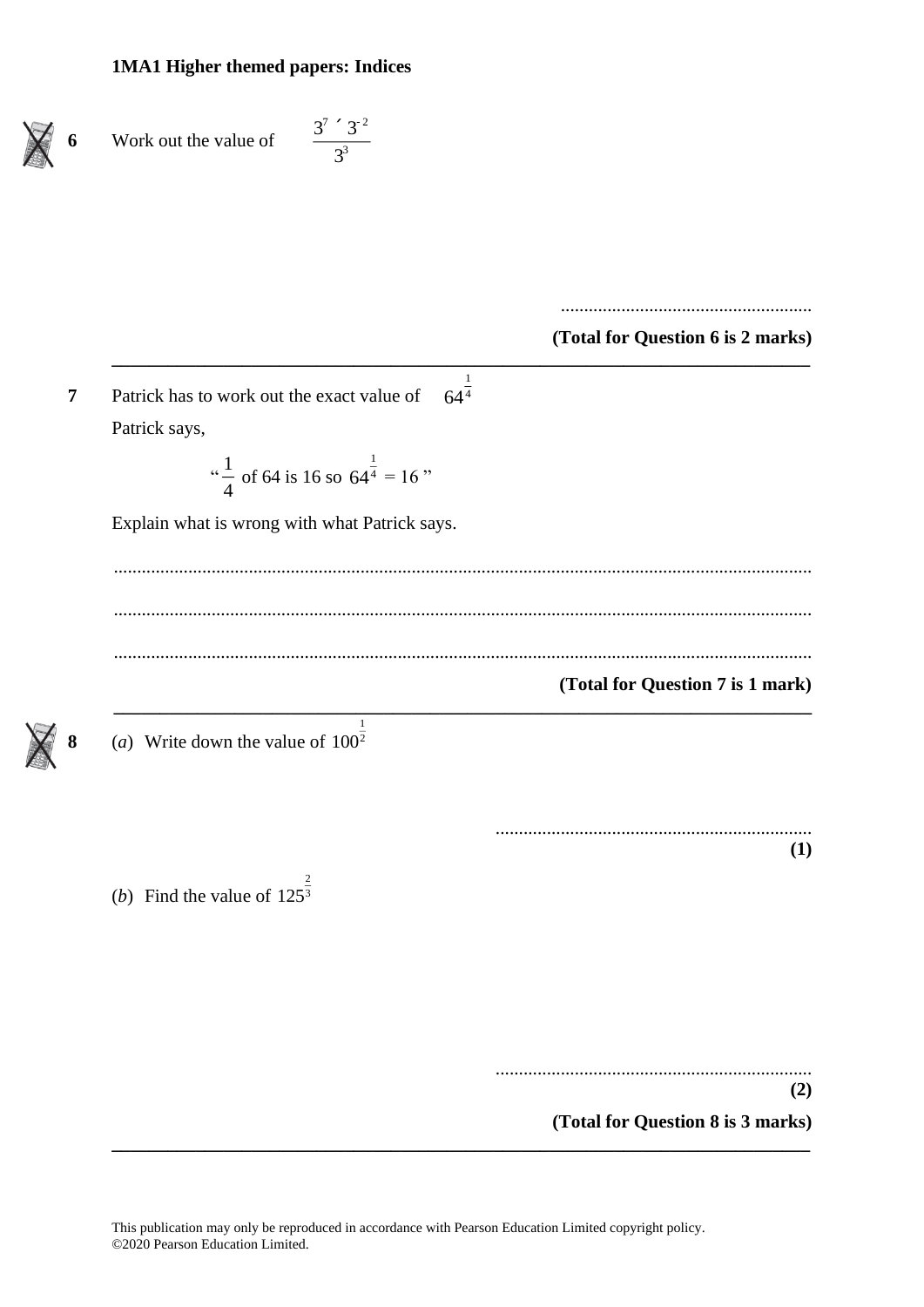**9** (a) Write down the value of  $25^{\circ}$ 

(b) Find the value of  $49<sup>2</sup>$ 1 49 −

2

(c) Find the value of  $64<sup>3</sup>$ 64

....................................................... **(2) (Total for Question 9 is 5 marks) \_\_\_\_\_\_\_\_\_\_\_\_\_\_\_\_\_\_\_\_\_\_\_\_\_\_\_\_\_\_\_\_\_\_\_\_\_\_\_\_\_\_\_\_\_\_\_\_\_\_\_\_\_\_\_\_\_\_\_\_\_\_\_\_\_\_\_\_\_\_\_\_\_\_\_**

.......................................................

.......................................................

**(1)**

**(2)**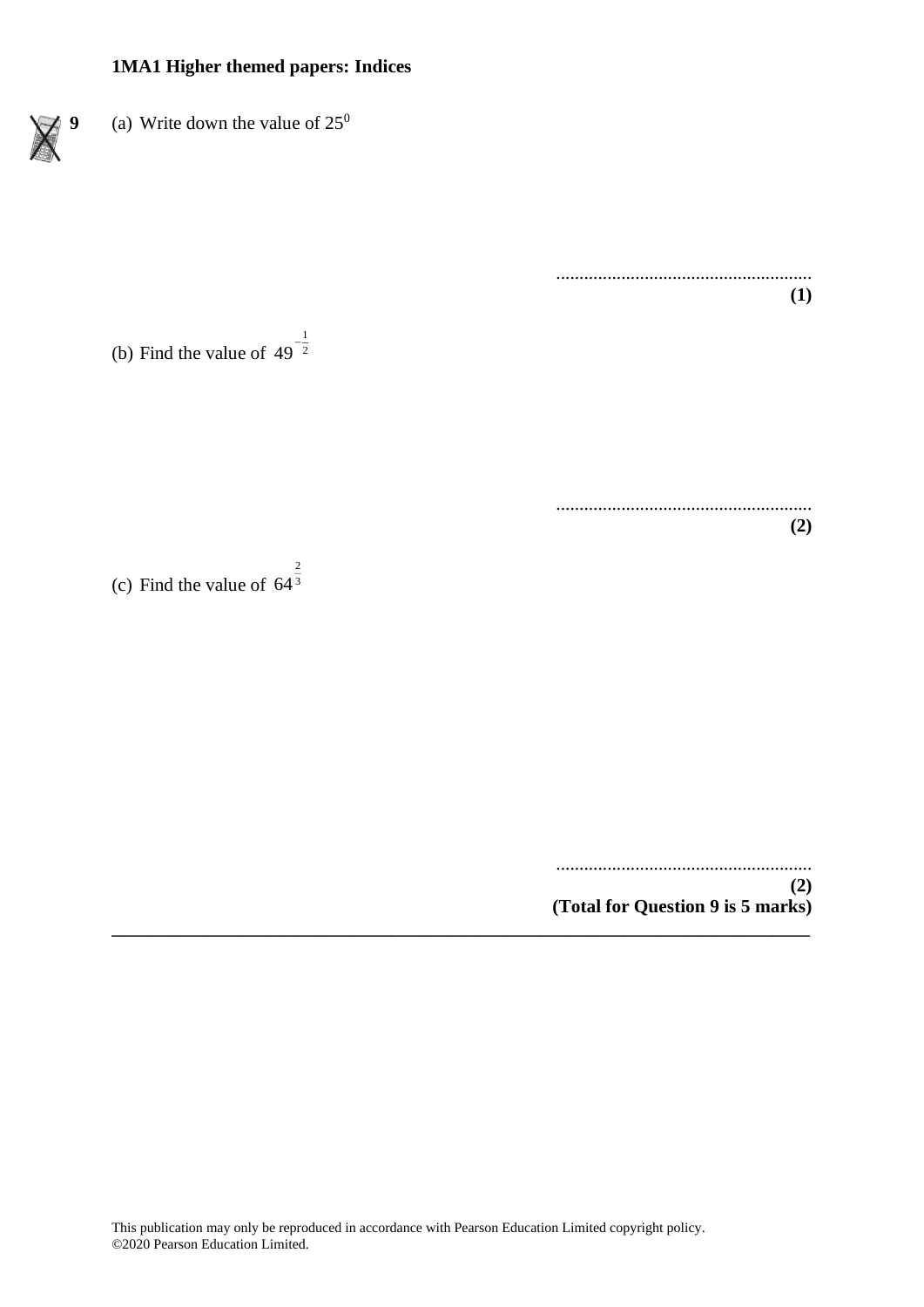10 (a) Find the value of 
$$
\sqrt[4]{27 \times 3 \times 10^8}
$$

.................................................................... **(2)**

(b) Find the value of 
$$
\left(\frac{216}{1000}\right)^{-\frac{2}{3}}
$$

.........................................

**(2)**

**(Total for Question 10 is 4 marks)**

11 
$$
16^{\frac{1}{5}} \times 2^x = 8^{\frac{3}{4}}
$$

Work out the exact value of *x.*

......................................................

**(Total for Question 11 is 3 marks)**

**\_\_\_\_\_\_\_\_\_\_\_\_\_\_\_\_\_\_\_\_\_\_\_\_\_\_\_\_\_\_\_\_\_\_\_\_\_\_\_\_\_\_\_\_\_\_\_\_\_\_\_\_\_\_\_\_\_\_\_\_\_\_\_\_\_\_\_\_\_\_\_\_\_\_\_**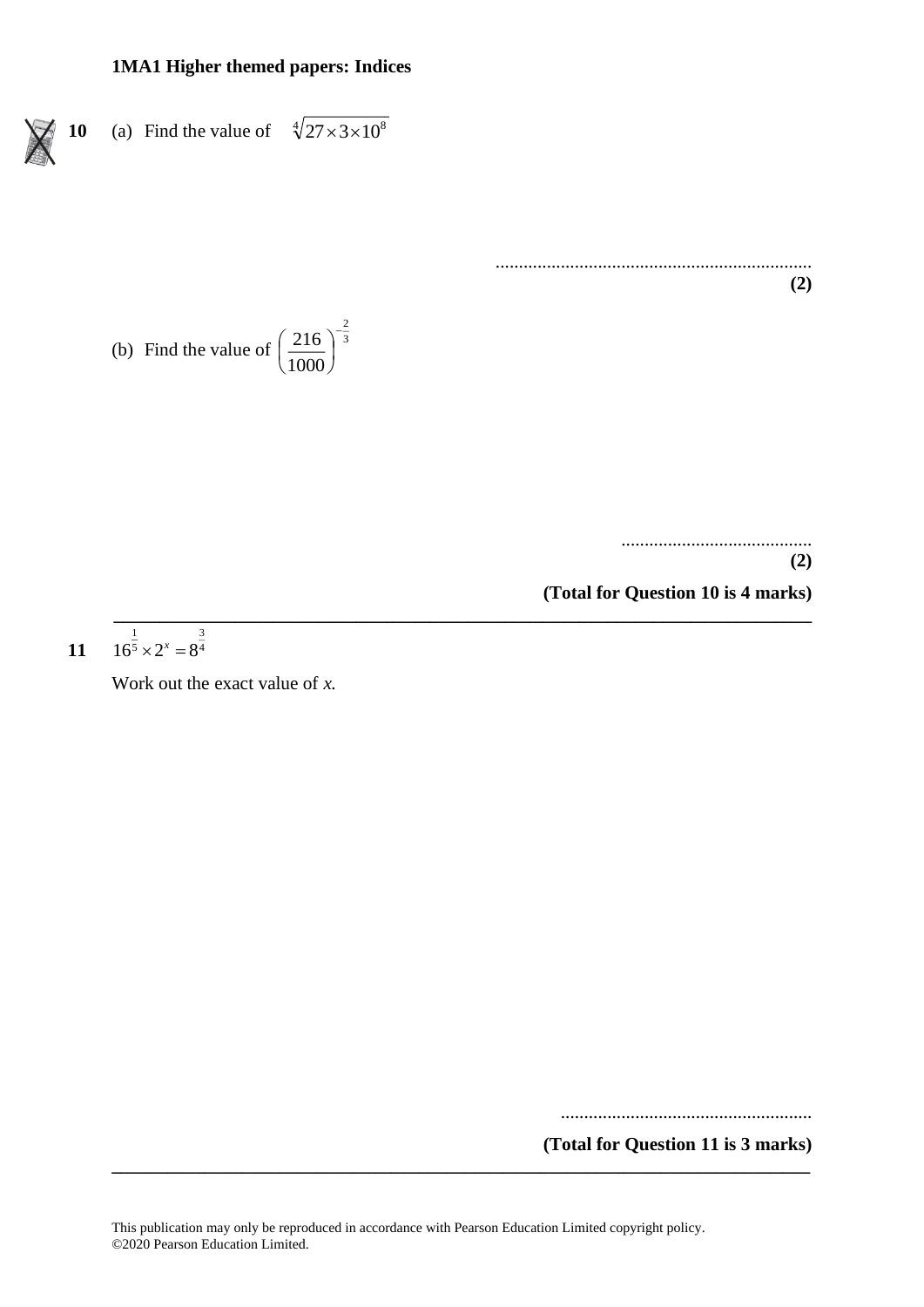**12** Given that 1  $9^{-2}$  =  $27^{\overline{4}} \div 3^{x+1}$ find the exact value of *x*.

*x* = .......................................................

**(Total for Question 12 is 3 marks)**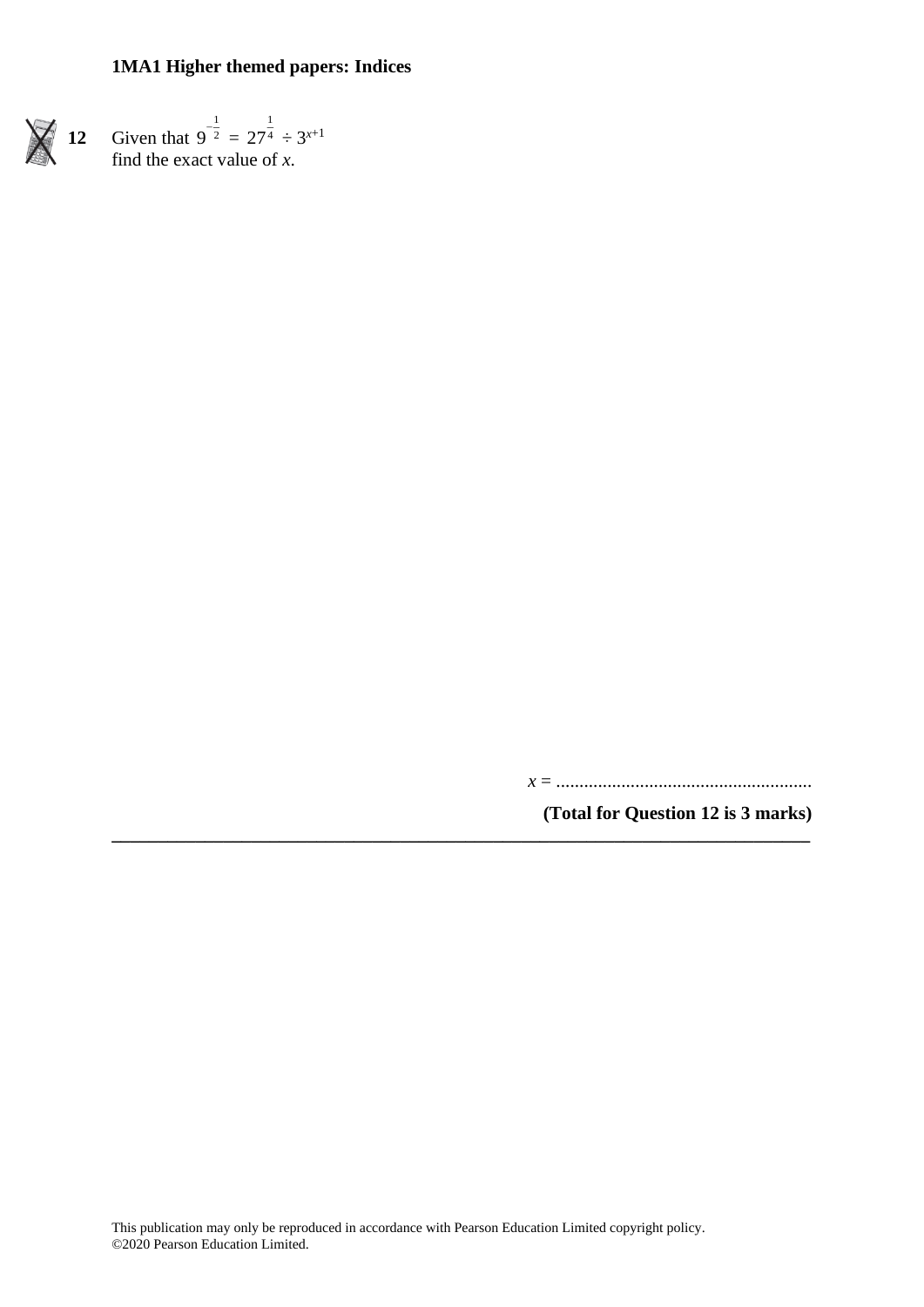$$
\bigtimes
$$

 $\left(\frac{16}{81}\right)^{\frac{3}{4}}$ (*a*) Work out the value of 13

> $(2)$

$$
3^a = \frac{1}{9}
$$
  $3^b = 9\sqrt{3}$   $3^c = \frac{1}{\sqrt{3}}$ 

(*b*) Work out the value of  $a+b+c$ 

 $(2)$ 

(Total for Question 13 is 4 marks)